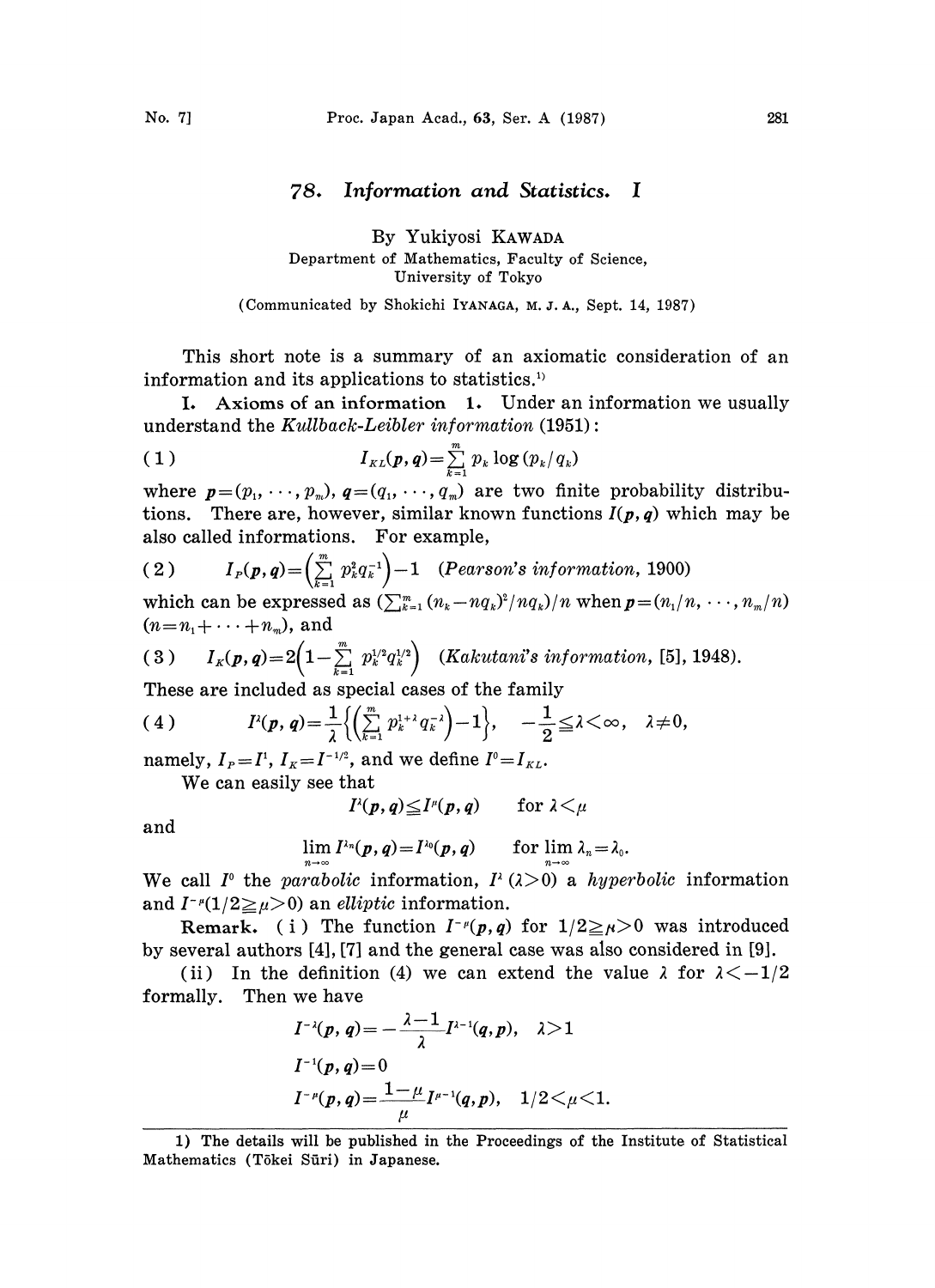Theorem 1. The function  $P(p,q)=P(p_1,\dots,p_m;q_1,\dots,q_m)$   $(-1/2 \leq \lambda)$  $(\cos(\varphi_k \geq 0, q_k \geq 0, p_1 + \cdots + p_m = q_1 + \cdots + q_m = 1, m = 1, 2, \cdots)$  satisfies the  $following conditions:$ ( I ) Reducibility. If  $p_m = q_m = 0$ , then  $I^{2}(p_{1}, \ldots, p_{m}; q_{1}, \ldots, q_{m})=I^{2}(p_{1}, \ldots, p_{m-1}; q_{1}, \ldots, q_{m-1}).$ (II) Symmetry.  $I^{i}(p_{1}, \ldots, p_{m}; q_{1}, \ldots, q_{m})=I^{i}(p_{i_{1}}, \ldots, p_{i_{m}}; q_{i_{1}}, \ldots, q_{i_{m}})$ for any substitution  $(i_1, \ldots, i_m)$  of  $(1, \ldots, m)$ . (III) Non-negativity.  $I^{\lambda}(p,q) \geq 0$ for any  $p, q$ , and the equality holds if and only if  $p = q$ . (IV) Convexity and (V) Invariance.  $P(p_1+p_2, p_3, \ldots, p_m; q_1+q_2, q_3, \ldots, q_m)$  $\leq I^{p}(p_{1}, p_{2}, \cdots, p_{m}; q_{1}, q_{2}, \cdots, q_{m})$ holds in general and the equality holds if and only if  $q_1/p_1=q_2/p_2$ . (VI) Additivity and pseudo-additivity. Let  $p \otimes p'$ ,  $q \otimes q'$  be the direct product distributions. If  $\lambda = 0$  the additivity holds:  $I^{0}(p \otimes p', q \otimes q') = I^{0}(p, q) + I^{0}(p', q').$ In general the pseudo-additivity holds:

 $I^{(\lambda)}(p\otimes p', q\otimes q') = I^{(\lambda)}(p, q) + I^{(\lambda)}(p', q') + \lambda I^{(\lambda)}(p, q) \cdot I^{(\lambda)}(p', q').$ 

(VII) Continuity. If  $\lim_{n\to\infty} p_n=p_0$ , and  $\lim_{n\to\infty} q_n=q_0$ , then  $\lim I^{2}(p_{n}, q_{n}) = I^{2}(p_{0}, q_{0}).$ 

(VIII) Relativity. Let  $p^*=(p_{kj})$ ,  $q^*=(q_{kj})$   $(k=1,\cdots,m; j=1,\cdots,r_k)$ be probability distributions. Put  $p_k = \sum_{j=1}^{r_k} p_{kj}$ ,  $q_k = \sum_{j=1}^{r_k} q_{kj}$  and  $p = (p_k)$ ,  $q=(q_k)$ . Define the conditional probability:  $p^{(k)}=(p_{kj}/p_k)$ ,  $q^{(k)}=(q_{kj}/q_k)$  $(j=1,\cdots,r_k)$  for  $k=1,\cdots,m$ . Then

$$
I^{2}(p^{*}, q^{*}) = I^{2}(p, q) + \sum_{k=1}^{m} p_{k}^{1+\lambda} q_{k}^{-\lambda} I^{2}(p^{(k)}, q^{(k)}).
$$

For  $\lambda=0$  these properties are proved in Kullback [8].

Remark. We see easily that (VIII) implies (VI), and (III) and (VIII) imply (IV) and (V).

**Theorem 2.** Let us fix a constant  $\lambda$  ( $-1/2 \leq \lambda \leq \infty$ ) and assume that a function I  $(p_1, \ldots, p_m; q_1, \ldots, q_m)$  satisfies (I) reducibility, (II) symmetry, (III) non-negativity, (VII) continuity, and (VIII) relativity. Then

$$
I(p,q) = cI^2(p,q)
$$

for some constant  $c>0$ .

2. Now we shall consider about "information" which we define by the

following system of axioms.<br>Definition 1. Let  $p=(p_1, \dots, p_m)$ ,  $q=(q_1, \dots, q_m)$   $(\sum_{k=1}^m p_k = \sum_{k=1}^m q_k = 1)$ following system of axioms.<br>
Definition 1. Let  $p=(p_1, \dots, p_m)$ ,  $q=(q_1, \dots, q_m)$  ( $\sum_{k=1}^{m} p_k = \sum_{k=1}^{m} q_k = 1$ )<br>
be finite probability distributions  $(m=1, 2, \dots)$ . A function  $I(p, q) =$  $I(p_1, \dots, p_m; q_1, \dots, q_m)$  is called an *information* if the function I satisfies the axioms: (I) reducibility, (II) symmetry, (III) non-negativity, (IV) convexity, and (V) invariance.

The functions  $I^{k}(p,q)(-1/2 \leq \lambda \leq \infty)$  are informations in the above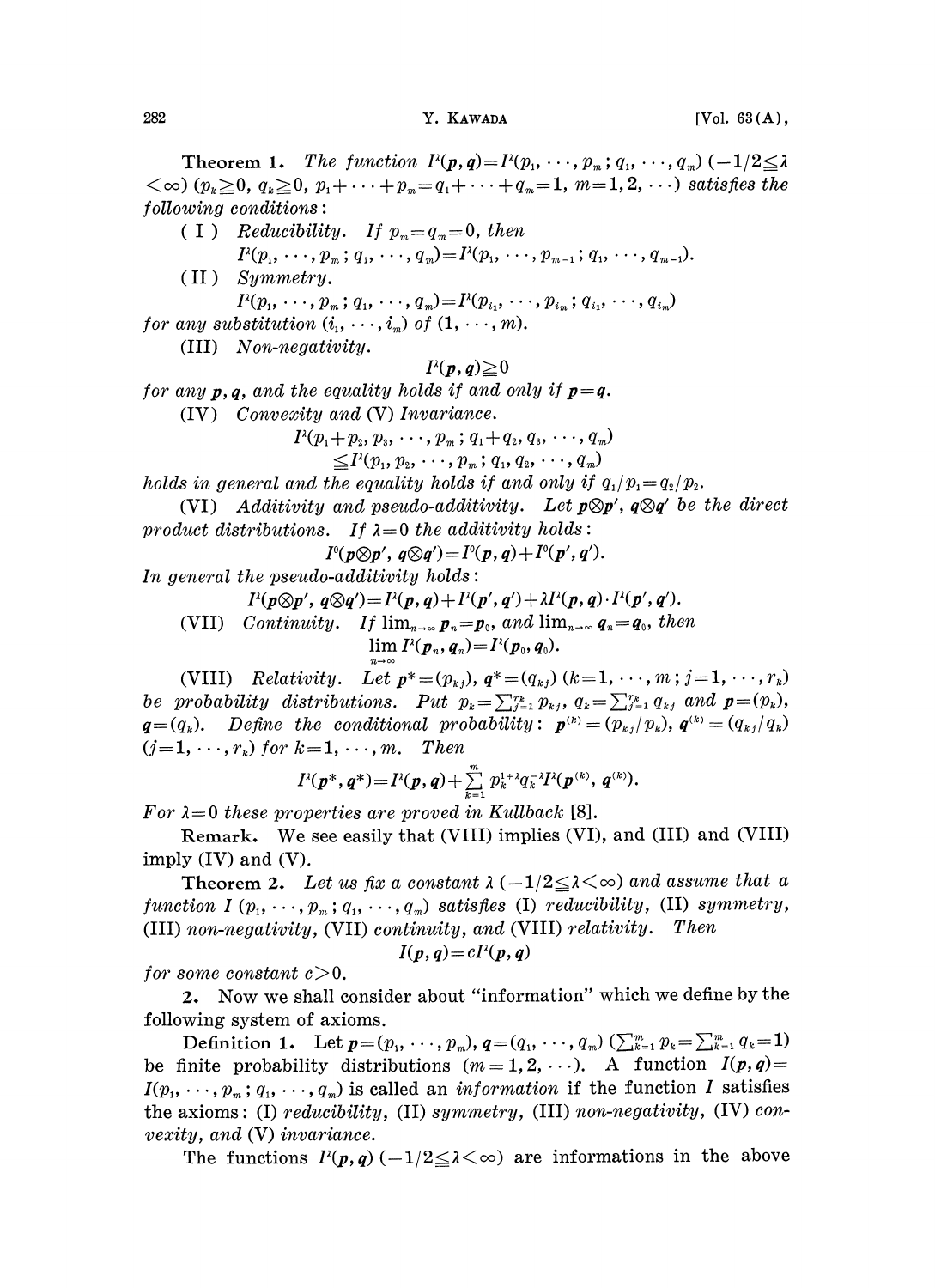sense. We can also define an information in the form  $I(p,q)=F(I_1(p,q),$  $\ldots, I_r(p,q)$  by using a suitable function  $F(x_1, \ldots, x_r)$  from known informations  $I_1, \dots, I_r$ . For example,  $I = aI_1 + bI_2$ ,  $I = aI_1^2 + bI_2^2$ ,  $a > 0$ ,  $b > 0$ , etc. In particular,

(5)<sub>1</sub> 
$$
\tilde{I}^{\lambda}(p,q)=\frac{1}{\lambda}\log(1+\lambda I^{\lambda}(p,q)), \quad \lambda>0,
$$

(5)<sub>2</sub> 
$$
\tilde{I}^{-\mu}(\mathbf{p}, \mathbf{q}) = \frac{-1}{\mu} \log (1 - \mu I^{-\mu}(\mathbf{p}, \mathbf{q})), \quad 0 < \mu < \frac{1}{2}
$$

are also informations which satisfy the additivity.

**Remark.** (i)  $I^{-\mu}$  was introduced by Kudō [7] (1953) and  $I^{\lambda}$  and  $I^{-\mu}$ were also considered by Rényi  $[10]$  (1961).

(ii) The functions  $d(p, q) = (\sum_{k=1}^m |p_k - q_k|)/\sqrt{2}$  and  $D(p, q) =$  $(\sum_{k=1}^m (p_k-q_k)^2)^{1/2}$  are not informations in the above sense.

3. Definition 2. A continuous information is called fundamental if  $I(p,q)$  can be expressed as

( 6 )  $I(p,q)=L(p_1, q_1)+\cdots+L(p_m, q_m)$ 

by a continuous function  $L(x, y)$  defined for  $0 \le x \le 1$  and  $0 \le y \le 1$ .

For example,  $I_{KL}, I_P, I_K, I^2$  are fundamental, but  $\tilde{I}^{\lambda}, \tilde{I}^{-\mu}$  are not fundamental.

**Theorem 3.** In order that a function  $I(p,q)$  defined by (6) is an information it is necessary and sufficient that

( i )  $L(0, 0)=0, L(1, 1)=0,$ 

(ii) if 
$$
p_1/q_1 = p_2/q_2 = (p_1+p_2)/(q_1+q_2)
$$
  $(p_1+p_2 \le 1, q_1+q_2 \le 1)$ , then  

$$
L(p_1, q_1) + L(p_2, q_2) = L(p_1+p_2, q_1+q_2),
$$

(iii) if  $p_1 + p_2 \leq 1$ ,  $q_1 + q_2 \leq 1$ , then

 $L(p_1, q_1) + L(p_2, q_2) \ge L(p_1 + p_2, q_1 + q_2)$ 

and the equality holds if and only if  $p_1/q_1=p_2/q_2$ .

**Theorem 4.** A fundamental information  $I(p,q)$  can be expressed in the form

$$
(7) \tI(p,q) = \sum_{k=1}^m p_k K(q_k/p_k)
$$

by a non-negative strictly convex function  $K(x)$  with  $K(1)=0$ , and conversely the function defined by (7) is a fundamental information. If we assume furthermore the differentiability of  $K(x)$ , such function  $K(x)$  is uniquely determined by I.

Examples.

$$
I^0(\mathbf{p},\mathbf{q}) = \sum_{k=1}^m p_k K^0(q_k/p_k), \qquad K^0(x) = -\log x + (x-1) \ge 0.
$$
  

$$
I^{\lambda}(\mathbf{p},\mathbf{q}) = \sum_{k=1}^m p_k K^{\lambda}(q_k/p_k), \quad \lambda \ne 0, \quad K^{\lambda}(x) = (x^{-\lambda} - 1)/\lambda + (x-1) \ge 0.
$$

**Theorem 5.** Let  $I(p,q)$  be a differentiable fundamental information (i.e.  $L(x, y)$  in (6) be three times differentiable in x and y).

( i ) If  $I(p, q)$  satisfies the additivity:

 $I(p\otimes p', q\otimes q') = I(p, q) + I(p', q')$